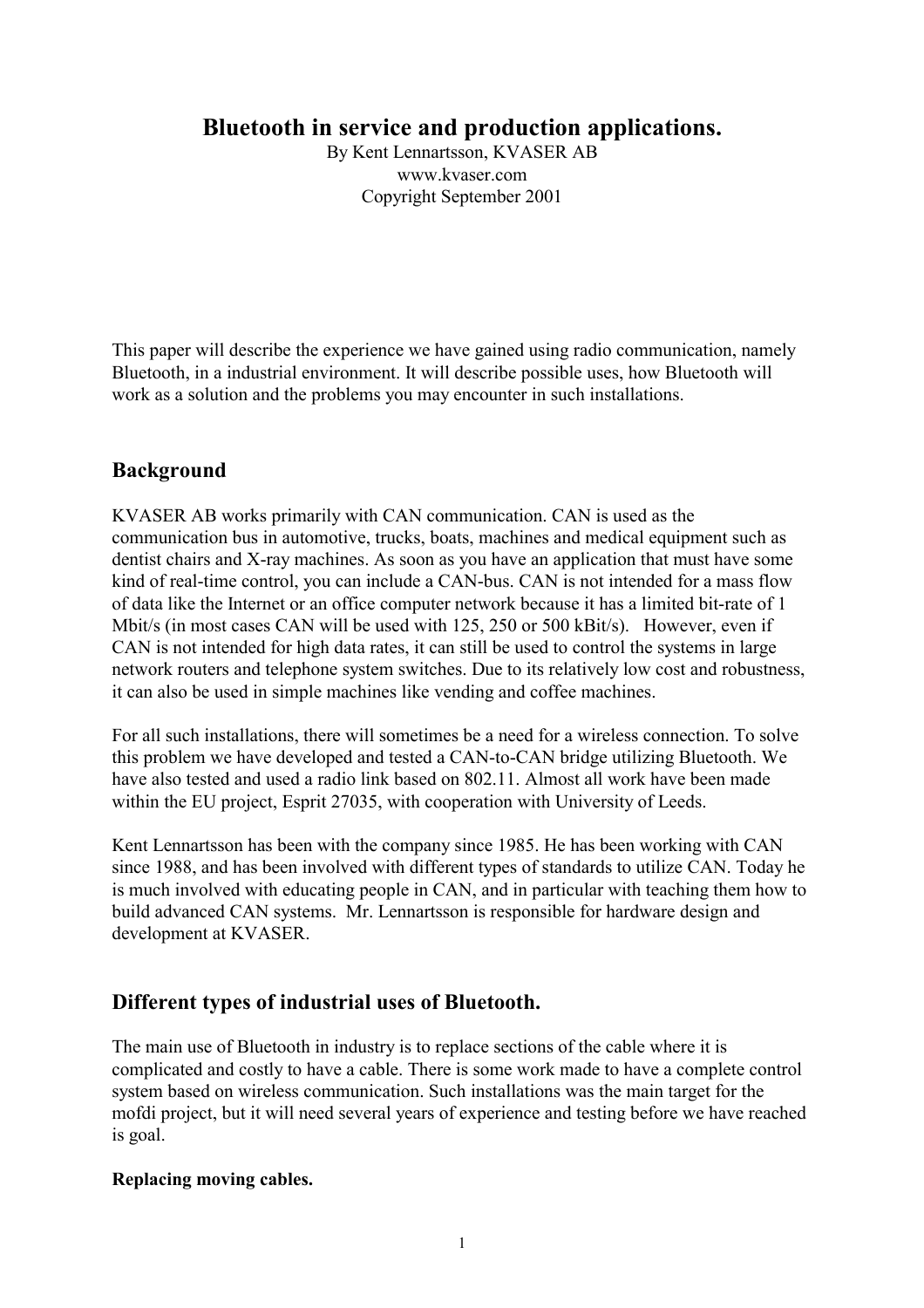Bluetooth can be used in situations where you have a moving part in the machine or, even more complicated, if the part is rotating. A cable that moves back and forth will have problems sooner or later. If the part is rotating is it almost impossible to have a computer communication.

When having rotating parts it is possible to have slip rings but they have to be of very high quality. The problem with slip rings is that the high signal frequency for digital signals makes it almost impossible to have noise filters. If the slip rings changes the impedance just a few micro-seconds, that change could be enough to cause a complete data package to be corrupted.

In many cases it is possible to have optical links. The problem with optical solutions is:

- $\bullet$  The optics must be aligned.
- ♦ The optic path must be free of dirt.
- ♦ The optics must be robust enough to withstand vibrations and the environment.

#### **Production line.**

When you have a car on the production line it is highly useful to check that the mounted parts are working. Today, this is accomplished by connecting test equipment to some kind of connector in the car. This connection must be disconnected before the car is moved to the next location. Additionally, this set-up requires a cable across the working area. However, if a radio unit is located in the car, it will be possible for every working cell to get in contact with the car automatically all through the production line. When the car is moving between the working cells it will be possible to make tests and download software to the electronic units in the car.

#### **Service and diagnostics.**

Imagine you have production equipment with CAN communication and with some IO or control units. If you need to service any part of your equipment, in most cases you will need to see the communication and even exchange some information between the test equipment (PC-computer) and the unit. To do this you will need to connect your test equipment to the CAN communication. First of all you have to find a connection point within a cable length to the location of the unit and second it should be possible to connect without interrupting the communication.

In this case is it very convenient to install one radio unit at a test connection and then have a Bluetooth link between this point and the test equipment. This makes it possible for the service engineer to move freely between every node in the system or close to the controlled equipment. This can be done without limiting the movement of the service equipment because there is no cable connected to the test equipment.

For service, it could also be useful to use the infrastructure of Bluetooth where you can get access to the equipment via the PDA or mobile phone. The main problem here is the need for a firewall and/or the restriction of what you can access, and even more important, how you can control and make changes.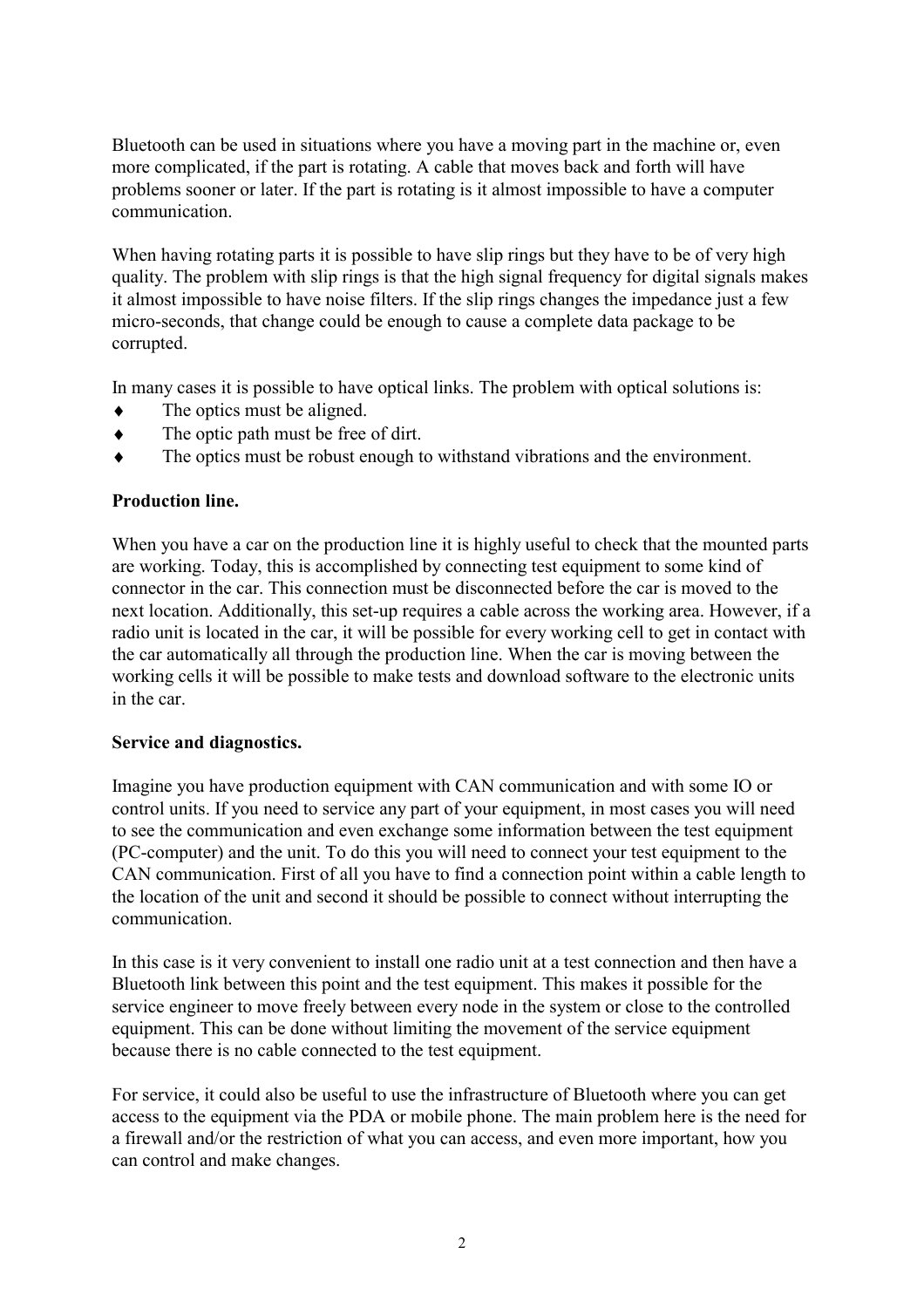For automotive service and diagnostics it will be very convenient to have this connection installed in the car. It can the automatically be accessed when the car is at the service station and the system can make a first computer based checkup of the car. This will provide some suggestions for the service technician when he come to the car. If the fault can be solved by software updates it can be done directly and the service man will only have to check that there are no more problems. This system will also secure that all cars get the latest software version before they leave the service location.

## **Temporary installations.**

This is the case when you need to add equipment during a short time where the cable and installation cost is a major part. If you have made test or measuring equipment based on radio communication, it can be ready to work as soon as the equipment is located and you turn the power on.

## **Problematic installations**.

A typical problem is a connection to a high voltage installation. This cannot be made with an ordinary cable because that will cause a short. It is even hard to do with optical fibers, because it must be of a type that can survive the high voltage along the fiber. Even if the fiber is isolating you from the high voltage, you still have to consider the potential danger of water and salt on the outside of the fiber. The use of radio will remove this danger of getting power between the two units. There is a minor problem to provide power to the radio unit installed on the power line, because you do not want to turn off the high voltage power too often for battery replacement.

Another problem is explosive areas where you cannot cross with a standard cable. A radio communication with a few mW is normally not a problem.

A radio link can also be used to cross a river or a road. In many cases it is less cost to use a radio than to have a cable across such locations.

Even if Bluetooth is intended for shorter distances it is still possible to use over longer distances with 100 mW output and directional antennas. In this case, radio communication could be of lower cost compared to a long cable. First of all is there the cable cost, and added to that there is an installation cost. After the installation will there be maintenance costs as well, since the cable has to be protected from damage.

## **Industrial demands for wireless communication (Bluetooth).**

The general demand for all industrial applications is the real-time performance. In most data communications, the main goal is to have data sent over the link without any errors. In industrial applications it is necessary to have the information within a certain time. This is even more important than having correct data. Not that you would like to have wrong data, but it is better to get a message with the data in time with the information that it is wrong. If you get some information about the error, it may be possible to recover the necessary information. If you know that you have errors in the data you will use some kind of backup procedure and hope that you will get better information next cycle. The worst that could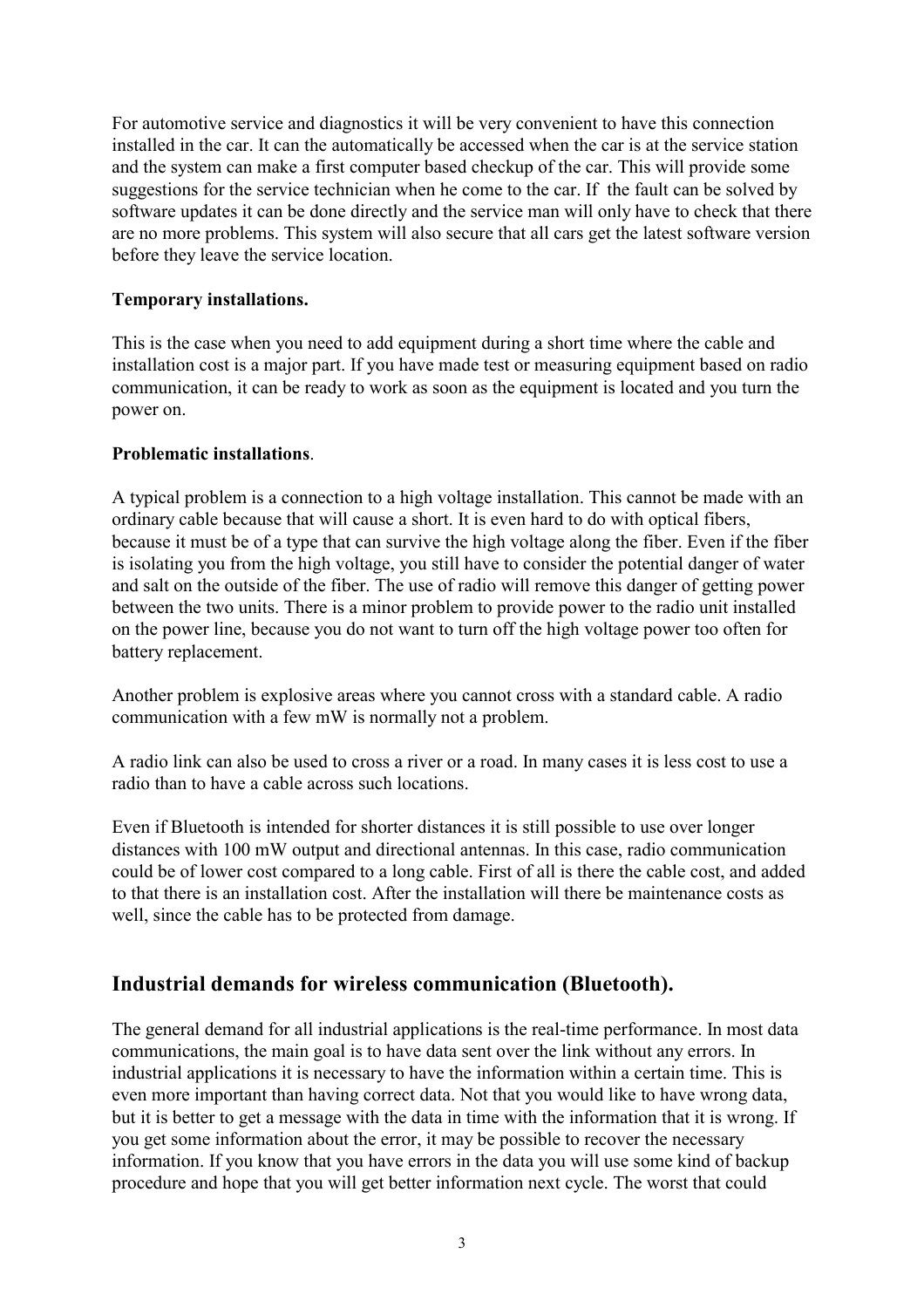happen is that retransmission of unessential information will block critical information. For example, it is more important to have access of the brakes than to get the water temperature. Those basic functions can be found in the SCO links in Bluetooth used for voice transfer.

## **How Bluetooth fits into industrial demands.**

#### Bluetooth runs at 1 Mbit/s

Maximum bit rate in CAN is 1 Mbit/s and in most installations is it less than 500 kBit/s. This is raw data rate and the effective data through-put is in the range 20 to 75% of the basic data rate.

#### Bluetooth is made to replace cables.

This is the main goal for industrial radio links today. Today you are using a cable that is either causing mechanical or electrical problems or restricting the movement of the operator.

#### Bluetooth has short messages.

In a control system most messages are very short, with messages like ON/OFF, or signals like speed, pressure and temperature stored in one or few bytes of data. A CAN-message has at maximum of 13 bytes of information.

Bluetooth has fixed time slots.

This will make it possible to guarantee the real-time performance in the communication link. A CAN-message easily fits into such a Bluetooth time slot.

Bluetooth is made for short range.

Most problems in industrial application involve replacing a cable between two moving objects. Such installations are normally less than a meter and can be as short as a few centimeters.

Bluetooth is not made for a global network.

An industrial installation is normally only a point-to-point communication. Even if the installation is more than two units, it is a fixed communication link. In very few installations will it be necessary to have a hand-over from one radio to a second radio. Even if one radio is moving around it is still a fixed link between two radios in a point-to-point link.

Bluetooth has SCO-links with real-time functionality.

Bluetooth has reserved the potential to have three SCO-links for voice transfer. The demands in the voice data are very similar to the industrial control data because both have a time constraint that must be kept.

## **Problems to be considered for Bluetooth in industrial applications.**

The main difference between a normal Bluetooth network and an industrial radio communication is the utilization.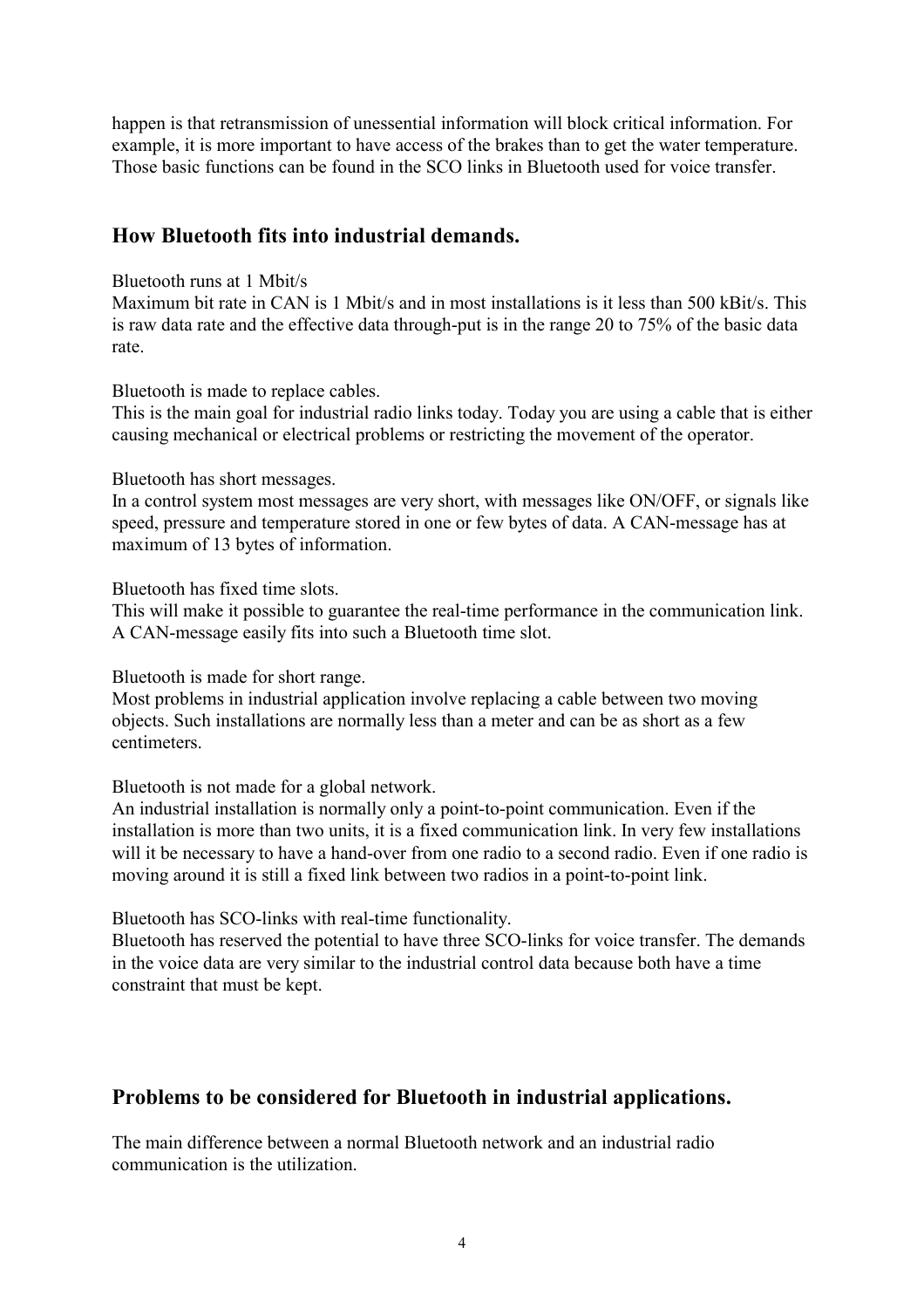Bluetooth is intended for an office use where:

- In a office network will there be a number of different modules in an installation.
- The nodes in the network will also be changing when you are moving from the office to the car and again when get to your home.
- The user of a Bluetooth network will buy a Bluetooth unit in a store and expect that it will work and provide service as soon as she turns on the power.

The demands in industrial application are:

- In industrial application you will make an installation with a predefined set of units.
- Such installation will never be changed.
- The user will buy a tested setup that is installed with a certain secured performance.

Because Bluetooth is intended and written for office use to be a wireless cable replacement, you may have problems when making a direct use in a industrial application.

We have found the following problems when utilizing Bluetooth in an industrial application:

- ♦ The unnecessary low performance.
- ♦ Power consumption.
- ♦ Lack of information.
- ♦ Lack of control.
- ♦ Temperature range.
- Multi path spreading.

#### **Low performance**

The basic performance in Bluetooth is 1 Mbit/s and time slot of 1.25 milli second. This can easily turn in to a bit rate 20 kBit/s and a delay of more than 35 milliseconds when information is passed trough a Bluetooth profile.

The raw bit rate of 1 Mbit/s is not the problem, because CAN also runs at 1 Mbit/s, or even less than that. Of the 1 Mbit, some is used for synchronization and to cover clock deviation so the true through-put is symmetrical in the range of 172 to 433 kBit/s. If you have an asymmetrical communication it will possible to increase the through-put in one direction to the cost of lower through-put in the other direction. See table 1 for the through-put at different conditions. If there is more than one slave, all slaves have to share this band width.

It can also be noted that with 108 kBit/s it will be possible to have a delay of less than 1.25 milliseconds, that will increase to 6.25 ms if the data through-put is increased to 433 kbit/s. Given that a delay of less than 5 ms in the radio link is acceptable, it is obvious that use of Bluetooth is a technical challenge.

This is the basic performance in Bluetooth given by the technical solution. On top of this, Bluetooth SIG has added a layer of software including baseband, HCI, L2CAP and a Bluetooth application profile. None of those software layers have any time constraints in the Bluetooth specification. This has resulted in a measured delay in the range of 6 to 35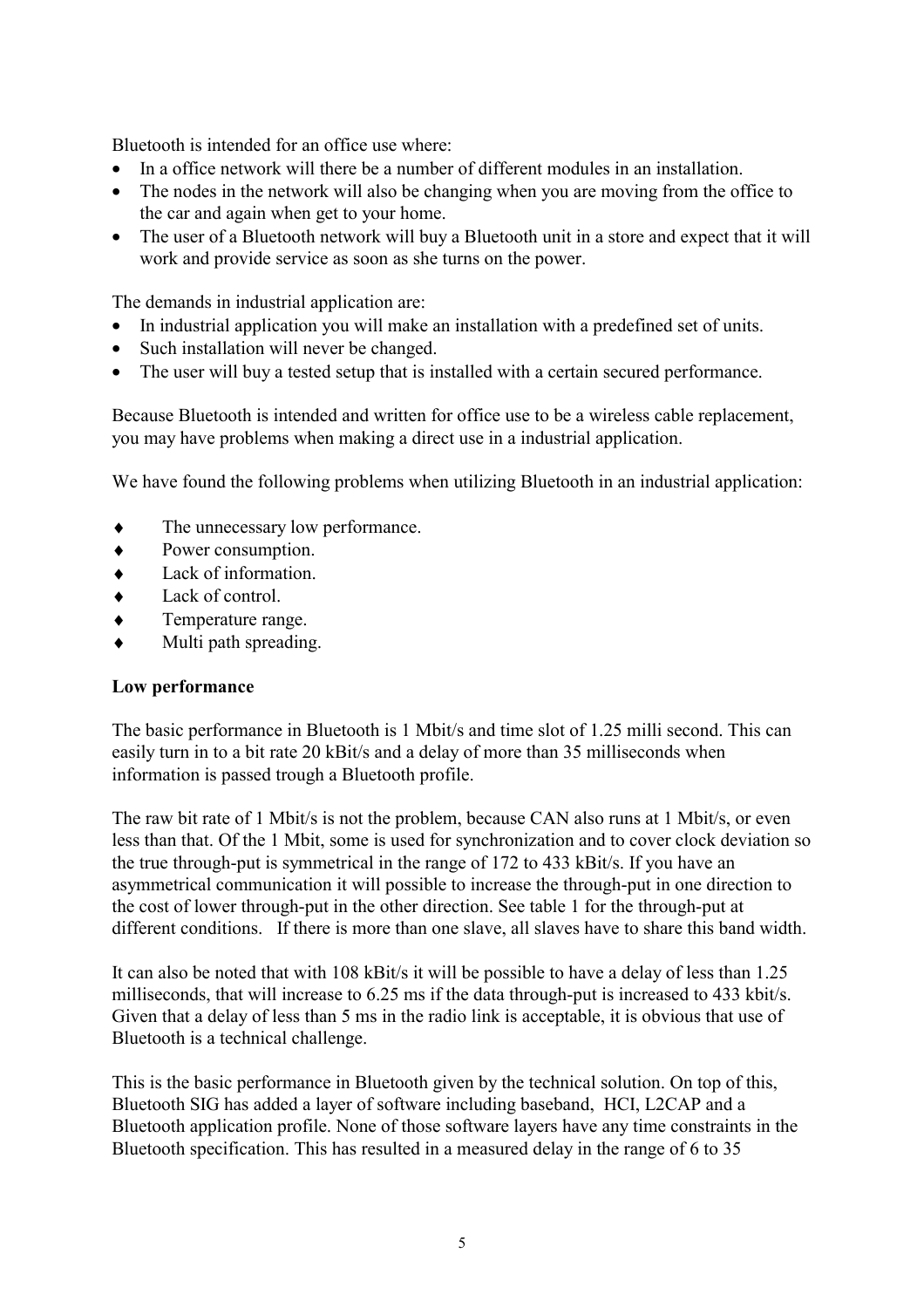milliseconds in a standard software stack. This measurement is made with a high performance software profile with direct connection to the L2CAP.

If a Bluetooth standard profile like RFCOMM is used it will be even worse. First of all, the through-put decreases from the minimum 172 kBit/s to something in the range 25.7 to 128 kBit/s. Added to this lower bit rate is the increase in delay caused by the RFCOMM software layer.

It should be possible to get real time performance is the SCO-links. Those should have better performance, but have not been tested, because SCO-links are only supported via PCM code and not through UART and USB data package in the Ericsson unit we have used. It seems unnecessary work to convert data packages into audio PCM streams to be packed into data packages over Bluetooth and then converted back to PCM to be converted back to our data packages. The second, and even larger, problem with PCM is the data processing assuming the PCM information to be audio. This function will help to keep a good audio quality, but will not help you when sending no audio information this way. If the SCO links will be available for data transfer in the future they will be a means to transfer real-time control information this way.

## **Power consumption**.

This is one of the problems to consider when moving to higher frequency. Every transistor and connection have a small capacitance and as soon as you turn on the high frequency oscillation will you have to charge and discharge those capacitors. The only solution to this problem is to reduce the capacitor size, that will increase the sensibility to noise, or to turn of the oscillation. Most Bluetooth radios today need about 100 mW with a output power of 1 mW. This power consumption is more or less the same at reception and during transmission, because most power is lost in the internal oscillators. If the output power is increased from 1 to 100 mW, will the unit consume an added 300 mW during transmission. The power consumption is not a big problem in most industrial applications, because a machine consumes normally at least some 100 Watt. There is installations where you have remote placed sensors that consumes where little power where the radio link will be the dominant power consumer. On the other hand will such device normally have a very slow update rate from every second to once every day.

## **Lack of information.**

Bluetooth is made for office where you plug in your equipment and expect it to work. For this reason is it very important that every part of the system is as robust as possible and that as many problem as possible are covered and hidden from the user. The result of this that the Bluetooth software have means to recognize and recover from errors and problems in the communication. The problem is that this knowledge is hidden from the next upper level in the communication stack. The reason for this because no user will be happy to get information like "Your BER is now 23\*10E-4". Such information is as understandable as the message "unexpected error 234" from your computer.

In industrial applications are most connections fixed and before it is taken in use are there made a analyze of the performance. It will be very easy to set up a acceptable level of performance that could accepted in that particular installation. Such level that could be used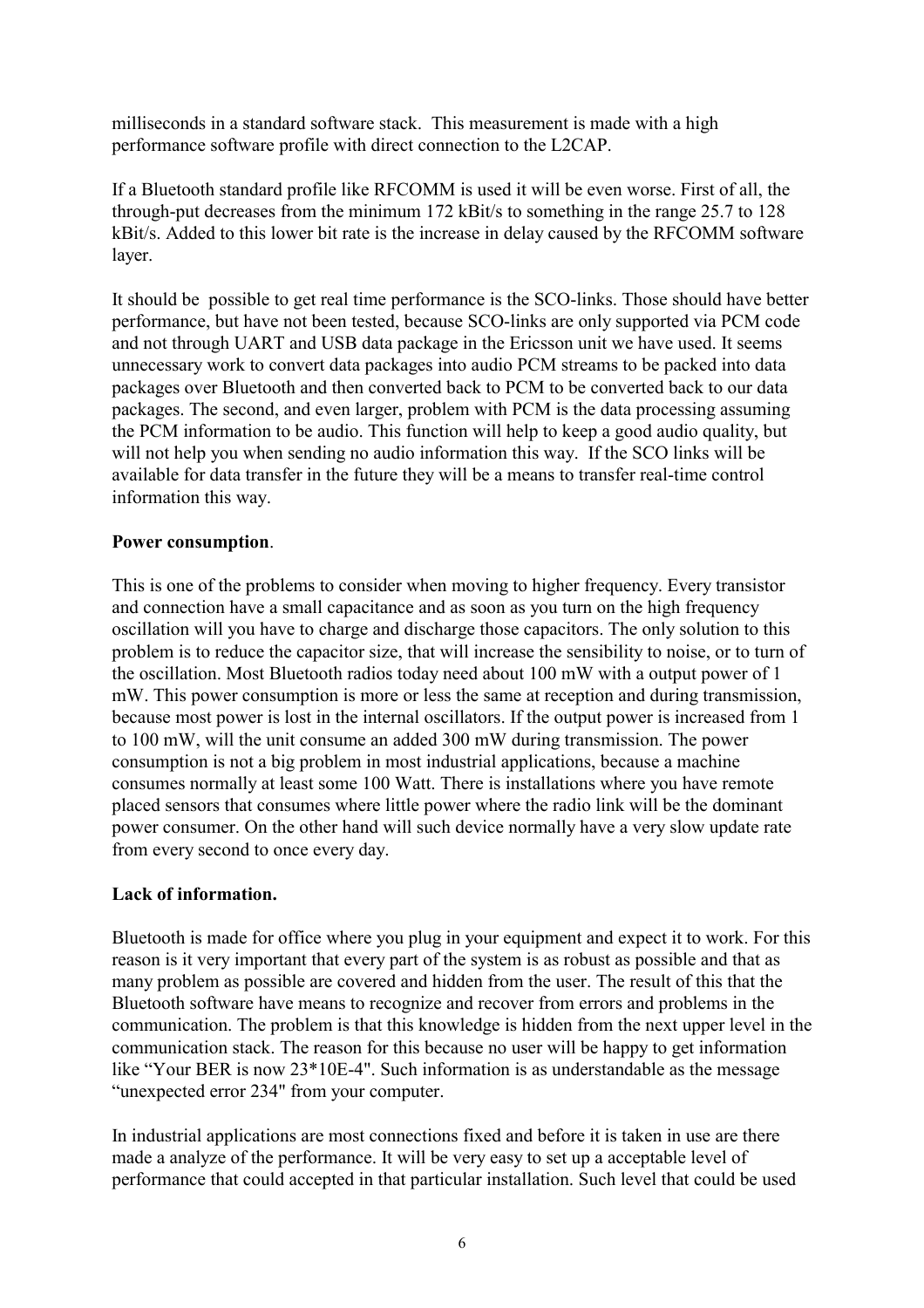is Signal level "RSSI", the Bit Error Rate "BER", also the distribution of the errors could be of interest. It is also of interest to have this information for every link possible as a statistics with maximum and minimum values. First of all such information can be used to make warnings when you have got changes that may cause a future loss of the link. When you have this information it will be possible to call for a service technician. It can also be used in a investigation to find out sources of disturbance in the environment. With that knowledge will it be possible to remove the source or do changes in the installation that hide you from the disturbance.

#### **Lack of control.**

The basis for this problem is the same as for the lack of information. A normal user have no knowledge how Bluetooth is working. The knowledge which changes in the Bluetooth that will improve the performance is even less. It is also very important to have a complete knowledge about the system before you can make such optimization. For a ad hoc installation in a office is it almost impossible to know the system is working for one minute to the next.

In a industrial application where you have a temperature sensor sending only this data every seconds for the next 10 years via Bluetooth it is much easier. In such installation it will be possible to select the best error protection based on some measurements on the communication before start of use. The best error protection and or correction may not be the one included in the Bluetooth standard. It could also be that when you get error it should be retransmitted only once then dropped. In some cases it is better to send it twice every time because the disturbance is very rare but when you get errors it will not be recovered by the FEC built into Bluetooth. The best configuration may also change over the 10 years is it in use.

## **Temperature range.**

Until this spring was the possible temperature range for Bluetooth 0-50 degree Celsius. Some claimed it could be possible to increase this range to -20 to 70 Celsius. Fortunately will a important application for Bluetooth be a connection between the telephone and the handsfree kit in the car. For such application in a car will it be necessary to have unit working at a wider temperature range. At the Bluetooth conference in Monte Carlo a number of silicon producers claim they could work up to 85 Celsius and some claimed that even 100 Celsius is possible.

We will never see Bluetooth in the full automotive temperature range -40 to 125 degree Celsius, at least not in the near future and it will not be a mass produced low cost solution.

## **Multi path spreading.**

The main problem for radio units in installations in areas with metallic parts is multi path spreading. Due to cost, is the modulation in Bluetooth not optimized to handle signal spreading. This is still a minor problem in cable replacement with insight communication. If there is no direct visual link between the two antennas this could be a problem. It could also be a problem at long distance links.

## **How to select the antenna and radio power in industrial applications.**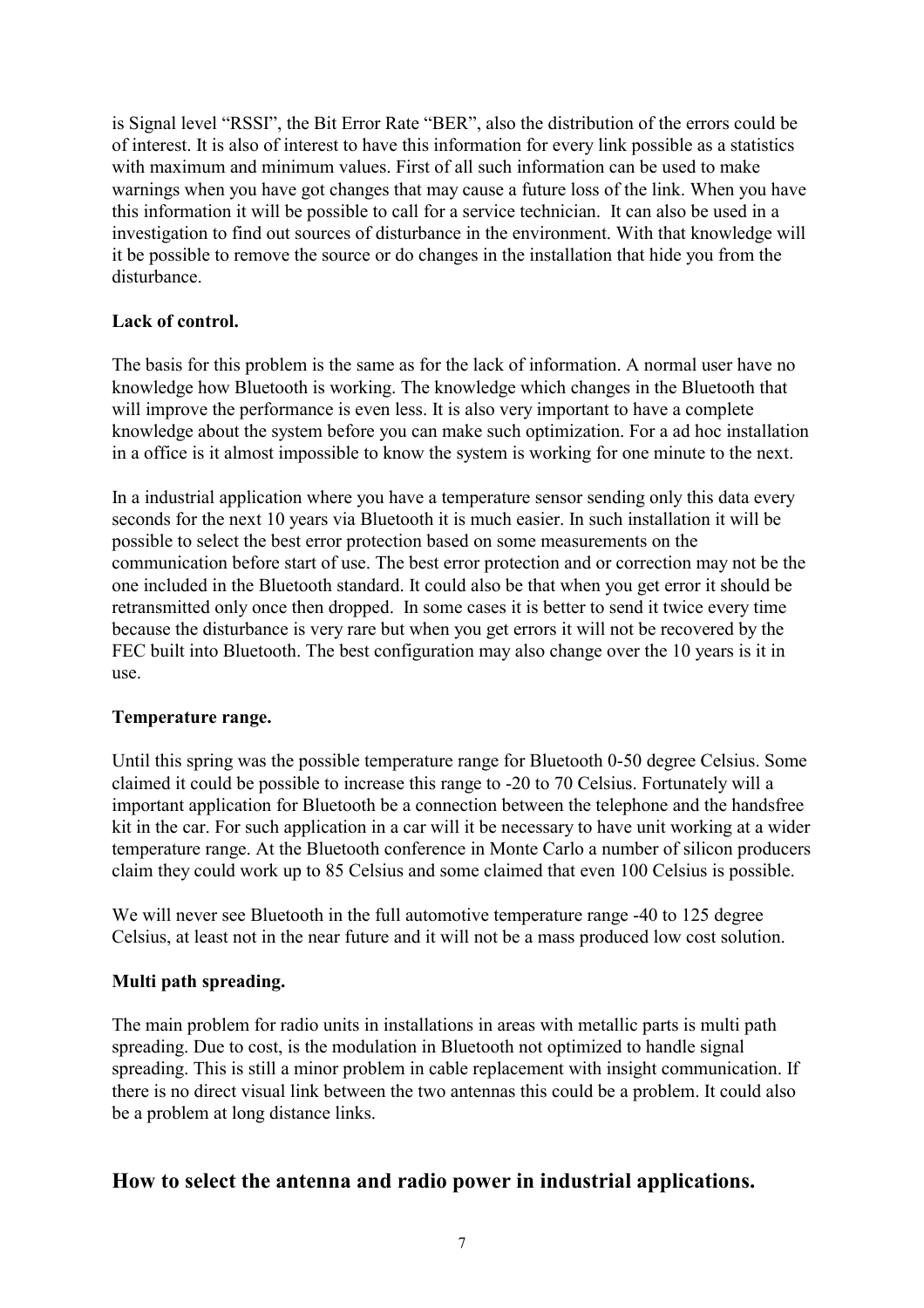It is important to keep the power level low in a industrial application.

To keep the RF information within a limited area.

To prevent your communication to disturb other radio links.

By directional antennas secure that the RF-power is kept within a restricted area.

A directional antenna will also make it possible to increase the distance without increasing the power. This is very important when you have a battery powered Bluetooth unit. Directional antenna will reduce the problem with spreading because it will decrease the spreading and increase the main lobe power.

During the mofdi work have we found it very important to keep track of the signal level as well as error intensity. With such information will it be possible to secure that you have a certain communication quality. If you have to low receiving power or if you get to many errors in the communication it will indicate that some kind of service or adjustment is necessary in the communication link.

# **How to improve Bluetooth in industrial applications.**

The need here can be founds from the section above describing problems with Bluetooth in industrial applications.

Temperature range problem.

For must indoor industrial applications is the today temperature range 0- 50 degree Celsius enough. We could expect to get parts within the next year that will work with the -30 to +85 degree range and that should cover 90% of the industrial installations. There is a number of installations within a machine that can get cooler or warmer. Those problems have to be solved by having the radio mounted in a box with a heater or a cooling equipment.

## **The unnecessary low performance.**

The communication can be divided into following layers.

Application at first unit Profile e.g. RFCOMM, OBEX etc. L2CAP Host HCI interface. Base band HCI interface. Base band handling.

RF-link

Base band handling. Base band HCI interface. Host HCI interface. L2CAP Profile e.g. RFCOMM, OBEX etc. Application at second unit.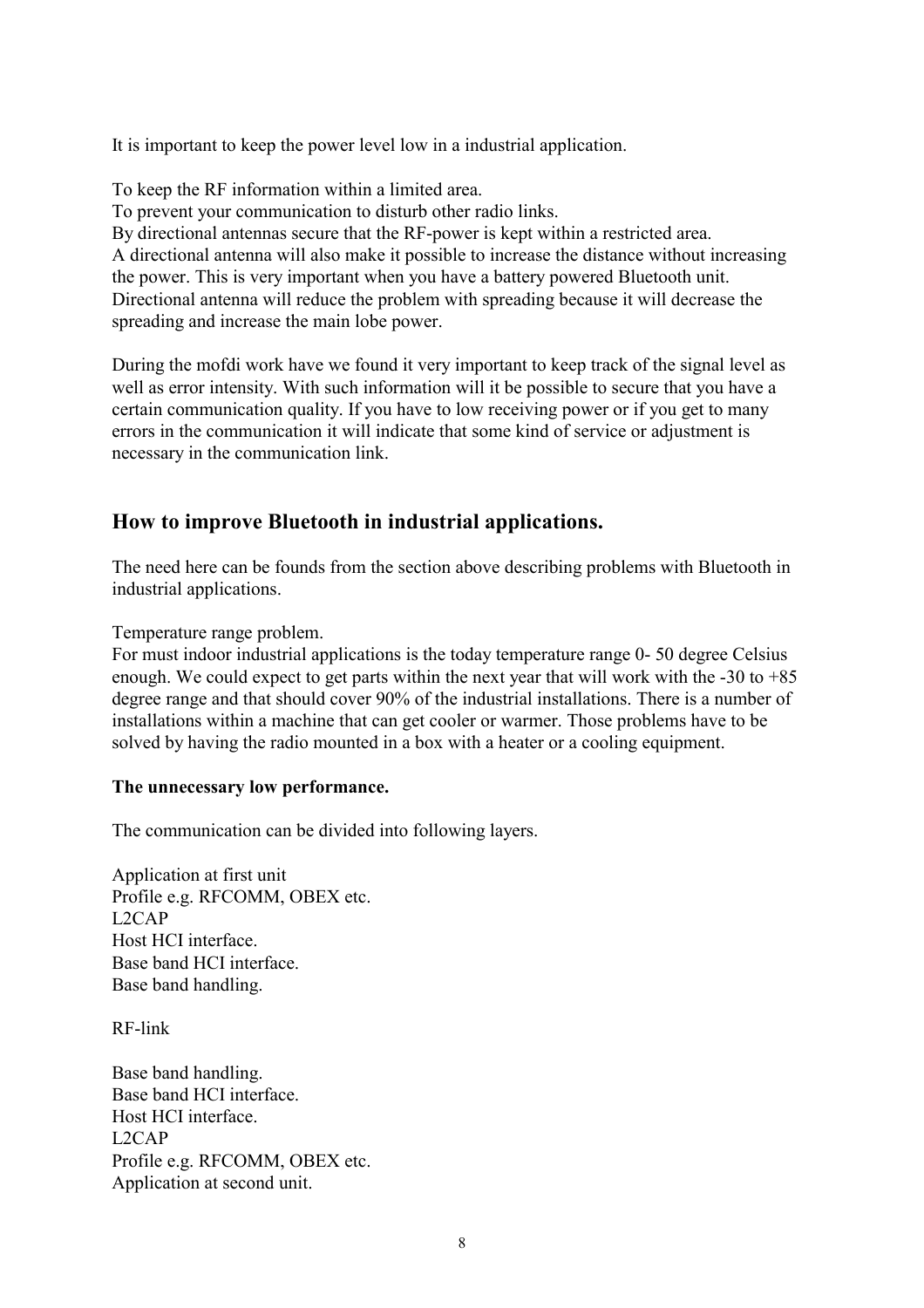The main problem for realtime is the delay caused when the information is passed trough those layers of hardware and software.

## **RF-link**

This part is the main part of Bluetooth and any modification here will in most cases make it into something that is not Bluetooth. The only possible change is in the power and clock control. The Bluetooth standard describes a number of fixed power levels that should change ad hoc according to some standardished rules. It could be possible to have a more advanced power measurement as well as power control. This is possible to do in industrial application because the installer will have knowledge and he will have a fixed installation where he can optimize the function. It is also possible to improve the communication if you have better clocks and clock synchronization than specified in the Bluetooth standard. Both those modifications should be possible to use without violating the standard.

#### **Base band handling.**

The main problem today is that this application is running asynchronous to HCI, host and application. Even worse is that the SCO-channels that guarantied realtime performance only can be used trough the analog PCM channel. Today is it impossible to utilize the SCO links trough the HCI interface. All ACL links area placed in a queue processed unsynchronized with the radio slots, PCM signals and the communication trough the HCI link. A delay of almost 4 milliseconds have been found from the complete transfere of a HCI frame until it is placed in the air.

If this part is written with the goal of accessing the SCO links with full performance it should solve most realtime problems. Such a implementation should solve 80% of the problems. If this software also includes some kind of synchronization to the applications it will really improve the complete solution.

## **Base band HCI interface.**

The problem here is the low performance in the hardware. The UART will not work very good beyond 400 kBit/s and the USB connection have to small endpoints to provide more than 240 Kbit/s. To really get the most of the communication is it necessary to synchronize the HCI slots with the RF-slots. This is little tricky with the USB having a slot every 1.00 millisecond and Bluetooth having one every 1.25 millisecond.

The work here will be to utilize a USB link with higher performance, possible dedicated for this task.

## **Host HCI interface.**

This improvement will more or less be the same as of the base band HCI interface, but for the other side of the link.

## **L2CAP**

This part of the Bluetooth stack is causing a lot of problems as it is specified today. This part is not designed for realtime applications so there is a lot of functions missing. The work here will be to design a realtime L2CAP. It will need some added information during configuration, but it should be possible to have a default setting identical to a standard Bluetooth unit.

#### **Profile e.g. RFCOMM, OBEX etc.**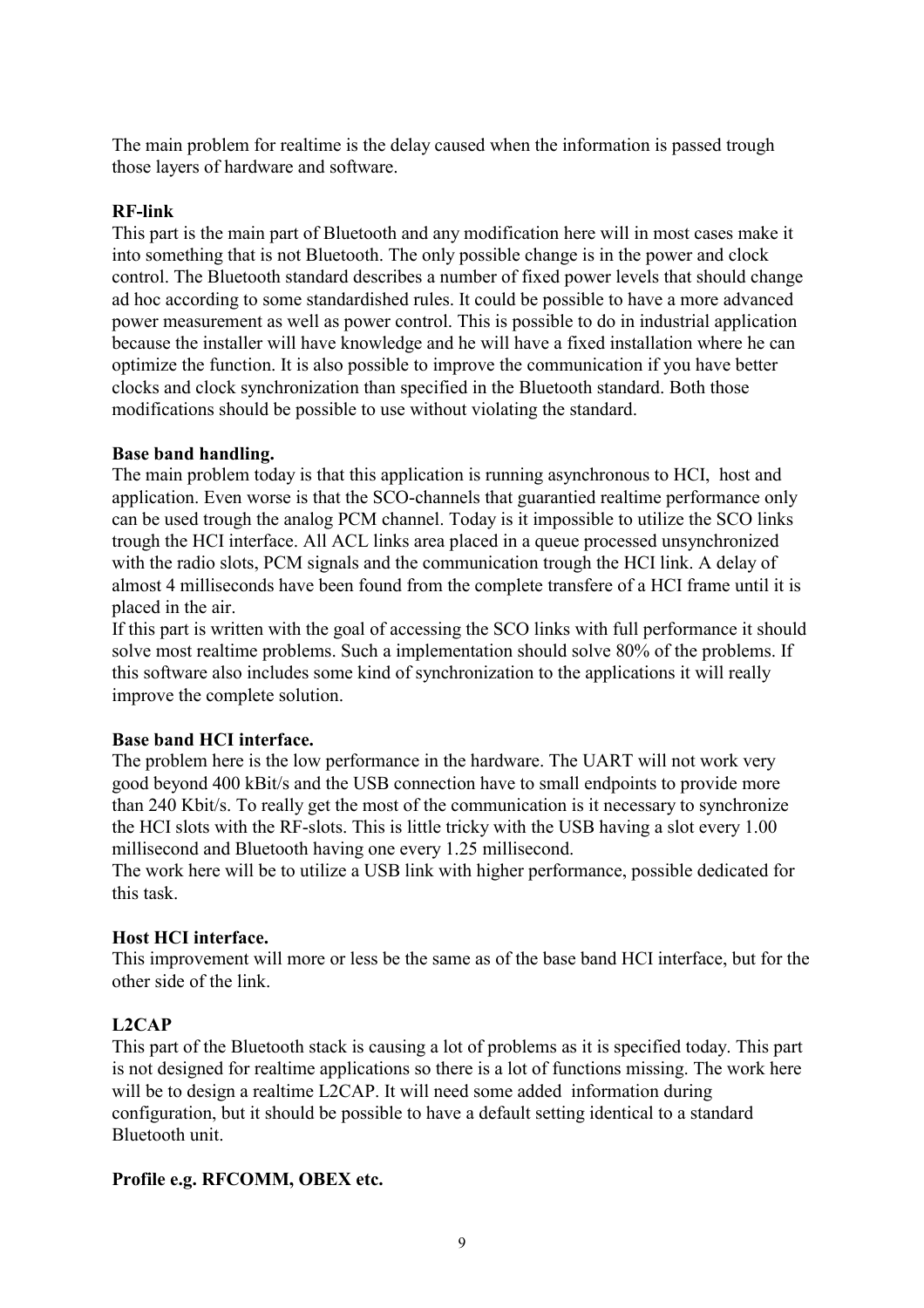To get real realtime performance it will be necessary to make new profiles. It will be possible to write a RFCOMM unit where you have some hidden control that will fit into the Bluetooth standard and still have some improved realtime function.

#### **Application.**

When all layers are improved to secure that the delay trough all layers is as small as possible is it time to do something about the task. The most important task here is to synchronize the application to the Bluetooth transfer. The goal here is to prepare the information and when passed to RFCOMM it will pass true all layers with a minimum delay and reach the base band unit just in time to fit into the next Bluetooth time slot. The same will be true on the other side and when the application is started and read the information is have just arrived with a delay of 2.756 millisecond.

#### **Lack of information and control.**

This is also a problem related to the Bluetooth specification, because this is information that is not described as something provided by Bluetooth. This is something that have to added to the base band software. The information is already there and it is to some extent already used by the base band application. The only parts that have to be added is some software that makes this information available for external software. The same is true for the means to control the base band function.

# **Practical experience from industrial applications.**

We have found that for simple tasks over short distance is there no problems to use a Bluetooth link. The possible realtime performance is limited and a delay of 35 millisecond must be accepted. It is also hard to get more than 50 kBit/s over such link. To secure a better performance we will need better optimized software in the base band unit.

Our main concern was the spreading of the signal power, because of the great amount of metallic parts in a industrial installation. We could see that a transmitted signal in one corner of a industrial location could be detected at almost any location within the room. The problem is not to get a signal level but to have the energy unspread in the time domain. We could also see that GFSK is not the most optimal technique when it comes to robustness against spreading. After some test we found that this problems is not as large as expected when it comes to the real problems.

Spreading is a minor problems at short distance or when there is a direct link between the two antennas. This is because the main signal will have a much higher signal strength compared to the reflected signal.

We have also tested a number of antennas and found that something that have the very same specification and looked almost the same could be very different when it comes to a real application. We tested four omni directional antennas and found that the communication distance was 10,15, 30 and 50 meter for the very same radio par with 0dBm. If we did use the best omni directional antenna together with a special antenna to be placed on the wall covering a industrial area in front of the wall we could cover a radius of 120 meter. This should be compared with the omni directional with the 10 meter range that hardly should